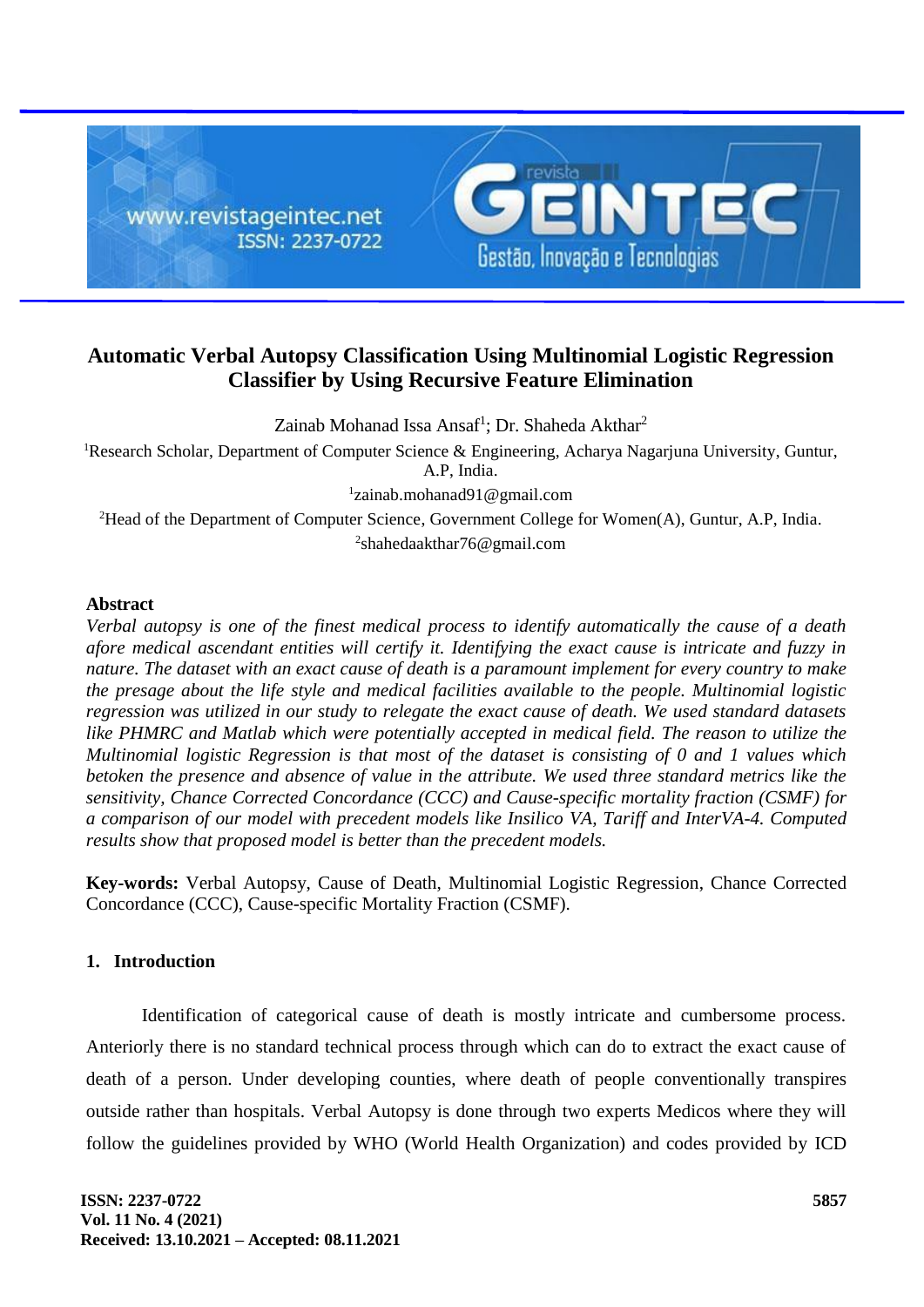(international relegation of Diseases). These two Medicos amass the information about person death by inquiring his close relatives. If there are any controversies, subsist in their data and result then the quandary can be referred to the senior Medico to resolve. The results concerned with the manual autopsy there subsists controversies. The verbal autopsies are increasingly becoming a vital factor where the identification of exact cause of people's death can be serviceable for the countries to make health cognate policies and rules. Physician based classification of cause of death was unaccepted some times and they are costly.

Automatic Verbal Autopsy is the process of identification of exact concrete cause of by utilizing computer implements and cognate algorithms. These algorithms work on the antecedently subsisting Verbal autopsy datasets. Automatic Verbal Autopsy has received much attention in the last few years. Automatic Verbal Autopsy engendering considerable interest in terms of flexibility applying methods and preserving of time. Within the next few years Automatic Verbal Autopsy liable to become a paramount component in the medical field. There is a considerable amount of literature on Verbal Autopsy.

#### **2. Motivation Behind this Work**

[1] Established a link between precise cause of death information systems and identify the disease control priorities to availing to detect emerging epidemics. [2] proposed a design which was cost efficacious and nationally representative sample for sample vital registration. [3] in his study he made a good interpretation of Verbal Autopsy data and cognate cause of death, much fixated on the maintaining the structured, quantitative and qualitative records in terms of pristinely biomedical frame work. [4] developed an incipient method called Tariff for Automatic Verbal Autopsy and concluded that this method is transparent, intuitive and flexible and under goes rigorous testing. A new InterVA-4 model was developed, [5] which takes into account of new probabilistic model for interpreting the Verbal Autopsy data which follows the international Classification of disease version. [6] InsilicoVA was a statistical tool, which takes into account of data augmentation approach to reconcile individual cause of death with the population cause of death distribution. [7] Machine learning based Random forest algorithm was acclimated to predict the cause of death and distinguish the cause of death. [8] More computation approach was proposed in this by considering the only consequential theoretical results and empirical analysis in the data and neglecting the postulations made by Medicos, expert algorithms and parametric statistical postulations.[9] Naïve Bayes Classifier was utilized in Automatic Verbal Autopsy and performance was compared with other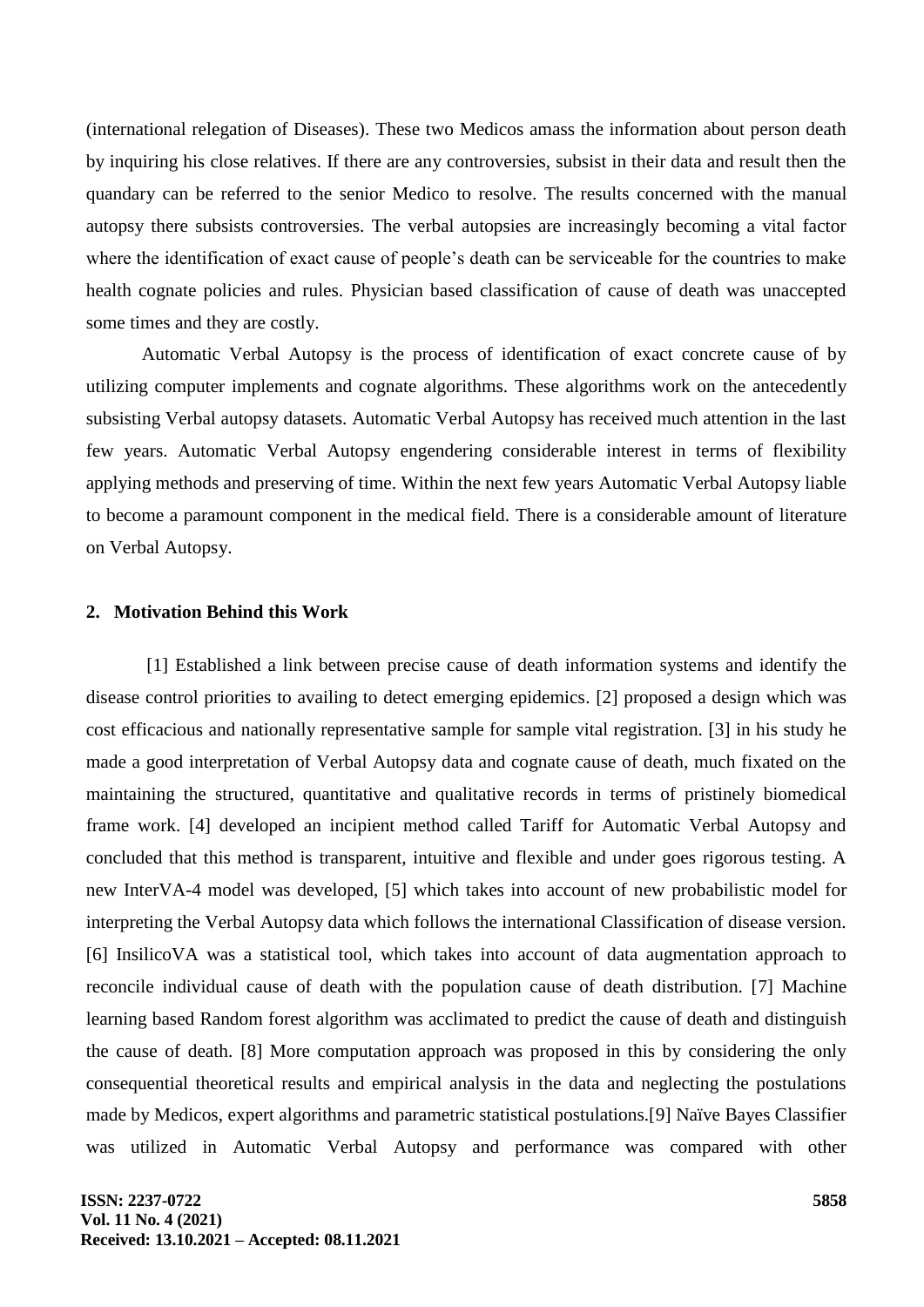Medico-predicated relegation. In [10] authors investigated validity of few models like InterVA-4, Random-Forest, Simplified symptom pattern, Traiff Method, King-Lu, Medico review of VA forms and proved that Tariff, Simplified Symptom pattern and Random-Forest performs well compared with InterVA-4. [11] In this author has analyzed and studied the working of probabilistic approach of Bayesian probability model for Automatic Verbal Autopsy. [12] In this authors has investigated the working condition of Tariff 1.0 and rigorous methods, were adopted to surmount its pitfalls in a revision of Tariff 2.0.

The aim of research is to applying the classification algorithm and withal minimizing the dimensionality of data. In this we used multinomial logistic regression (MLR) for classification and recursive feature elimination (RFE) for dimensionality truncation by culling the felicitous features. Section II describes about datasets used for computation. Section III provide framework for technical information on MLR and RFE. Section IV provides the detailed information on metrics used to access the performance of various models. Section V discussion on results of various models. Section VI includes Conclusion.

## **3. Data Sets Used**

To analyze the performance of proposed model and previous[9] [13] models we used the Verbal Autopsy datasets from two demographic surveillance sites in Agincourt south Africa [Kahn K, Collinson], and Matlab, Bangladesh [Matlab]. Table I describes the description about the datasets and their related features. Other datasets came from Population Health Metric Consortium (PHMRC).

| TABLE I - (Different Datasets used for study) |                                        |      |                                 |  |  |  |  |  |  |
|-----------------------------------------------|----------------------------------------|------|---------------------------------|--|--|--|--|--|--|
| S.No                                          | <b>Dataset Name</b>                    |      | <b>No of Rows</b> No of Columns |  |  |  |  |  |  |
|                                               | Agincourt                              | 5823 | 90                              |  |  |  |  |  |  |
| $\mathbf{2}$                                  | Matlab                                 | 2000 | 215                             |  |  |  |  |  |  |
| 3                                             | PHMRC_IHME_allSites_Adult_12-69yrs     | 4654 | 225                             |  |  |  |  |  |  |
| $\overline{\mathbf{4}}$                       | PH MRC_IHME_India_Adult_12-69yrs       | 1233 | 225                             |  |  |  |  |  |  |
| 5                                             | PHMRC_IHME_allSites_Child_28days-11yrs | 2064 | 135                             |  |  |  |  |  |  |
| 6                                             | PHMRC_IHME_India_Child_28days-11yrs    | 948  | 135                             |  |  |  |  |  |  |

From the TABLE I the dataset Agincourt consisting of 5823 rows and 90 columns with double Medico coding. Matlab dataset consisting of 2000 rows and 215 columns which was extracted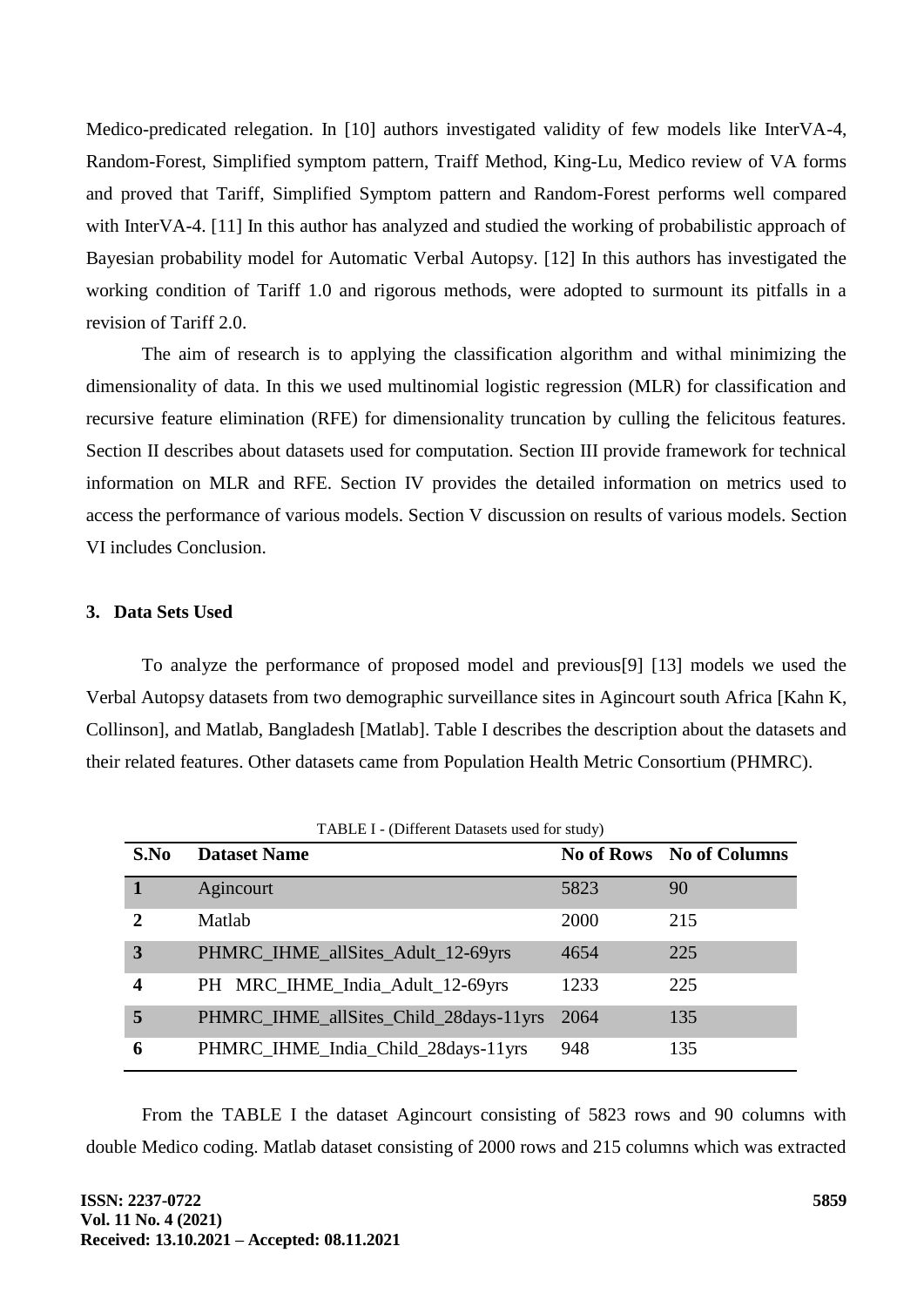from single coding from expertise Medico. PHMRC predicated dataset with characteristics of Adult in an age group of 12-69 years and Child in a age group of 28 days to 11 years.

|                         | TABLE II - (Distribution of different Cause of death and counts) |                  |               |              |              |              |              |  |  |  |  |
|-------------------------|------------------------------------------------------------------|------------------|---------------|--------------|--------------|--------------|--------------|--|--|--|--|
| S.No                    | <b>CLASS/TARGET</b>                                              | <b>Agincourt</b> | <b>Matlab</b> | All          | India        | All          | <b>India</b> |  |  |  |  |
|                         |                                                                  |                  |               | <b>Adult</b> | <b>Adult</b> | <b>Child</b> | <b>Child</b> |  |  |  |  |
| $\mathbf{1}$            | Acute_Respiratory:                                               | 110              | 11            | 304          | 81           | 532          | 141          |  |  |  |  |
| $\boldsymbol{2}$        | <b>Neonatal Conditions</b>                                       | <b>NA</b>        | <b>NA</b>     | NA           | <b>NA</b>    | <b>NA</b>    | <b>NA</b>    |  |  |  |  |
| $\overline{\mathbf{3}}$ | Cardiovascular_                                                  | 381              | 714           | 928          | 242          | 76           | 25           |  |  |  |  |
|                         | Disecases:                                                       |                  |               |              |              |              |              |  |  |  |  |
| $\overline{\mathbf{4}}$ | Chronic_Respiratory:                                             | 27               | 129           | 84           | 52           | <b>NA</b>    | <b>NA</b>    |  |  |  |  |
| 5                       | Diarrhoeal:                                                      | 66               | 29            | 101          | 41           | 256          | 112          |  |  |  |  |
| 6                       | HIV/AIDS:                                                        | 2012             | <b>NA</b>     | NA           | <b>NA</b>    | NA           | <b>NA</b>    |  |  |  |  |
| $\overline{7}$          | Ill_defined:                                                     | 711              | 35            | NA           | <b>NA</b>    | 194          | 65           |  |  |  |  |
| 8                       | Liver_cirrhosis:                                                 | 89               | 100           | 234          | 59           | <b>NA</b>    | NA           |  |  |  |  |
| 9                       | Maternal:                                                        | 60               | 23            | 345          | 136          | <b>NA</b>    | <b>NA</b>    |  |  |  |  |
| 10                      | Neoplasms(cancer):                                               | 244              | 352           | 497          | 19           | 28           | 15           |  |  |  |  |
| 11                      | Nutrition endocrine:                                             | 70               | 90            | NA           | <b>NA</b>    | NA           | NA           |  |  |  |  |
| 12                      | Pulmonary_TB:                                                    | 690              | 43            | 177          | 21           | NA           | <b>NA</b>    |  |  |  |  |
| 13                      | Road_and_transport                                               | 219              | 49            | 124          | 32           | 92           | 64           |  |  |  |  |
|                         | _injuries:                                                       |                  |               |              |              |              |              |  |  |  |  |
| 14                      | Suicide:                                                         | 125              | 34            | 70           | 33           | <b>NA</b>    | <b>NA</b>    |  |  |  |  |
| 15                      | other_Non_                                                       | 221              | 244           | 697          | 125          | 186          | 80           |  |  |  |  |
|                         | Commnicable                                                      |                  |               |              |              |              |              |  |  |  |  |
|                         | diseases:                                                        |                  |               |              |              |              |              |  |  |  |  |
| 16                      | other_injuries:                                                  | 366              | 68            | 471          | 218          | 324          | 259          |  |  |  |  |
| 17                      | other_unspecified                                                | 432              | 79            | 622          | 174          | 376          | 187          |  |  |  |  |
|                         | infections:                                                      |                  |               |              |              |              |              |  |  |  |  |

We applied multinomial logistic regression, InterVA-4, InsilicoVA and Tariff methods on above mentioned datasets and obtained results were compared with Medico assigned cause of deaths. Each dataset mentioned above consisting of target feature with multiple cause of deaths. Table II represents the corresponding cause of death its distribution and count in each dataset. Figure 1 and 2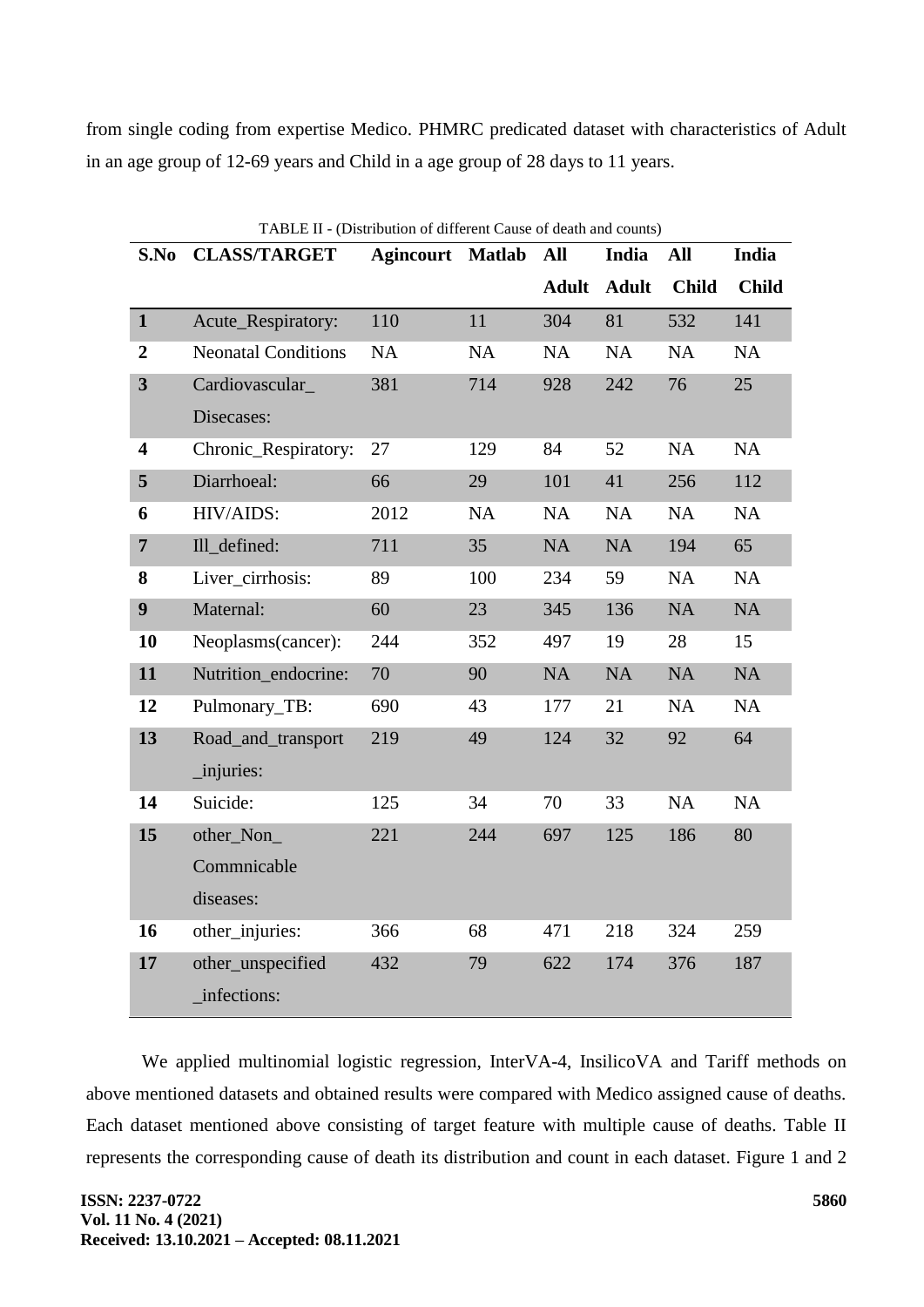are shows the distribution of cause of death in the Agincourt, Matlab and India\_child dataset where horizontal axis represents the count and vertical axis represents the specific cause of death.



Fig. 1 - Distribution of different causes in the datasets (Agincourt)

# **4. Dimensionality Reduction**

other\_Non\_Commnicable\_diseases

Neoplasms(cancer) Cardiovascular Disecases

 $\theta$ 

100

200

Huge dimensionality is curse while we are using some prediction algorithms. Dataset consisting of huge feature can reduces the performance of prediction algorithms. So before applying our prosed model, we used the recursive feature elimination method to reduce number of features from the data. Table III shows the datasets used in this paper along with features before and after dimensionality reduction.

300

400

500

600

700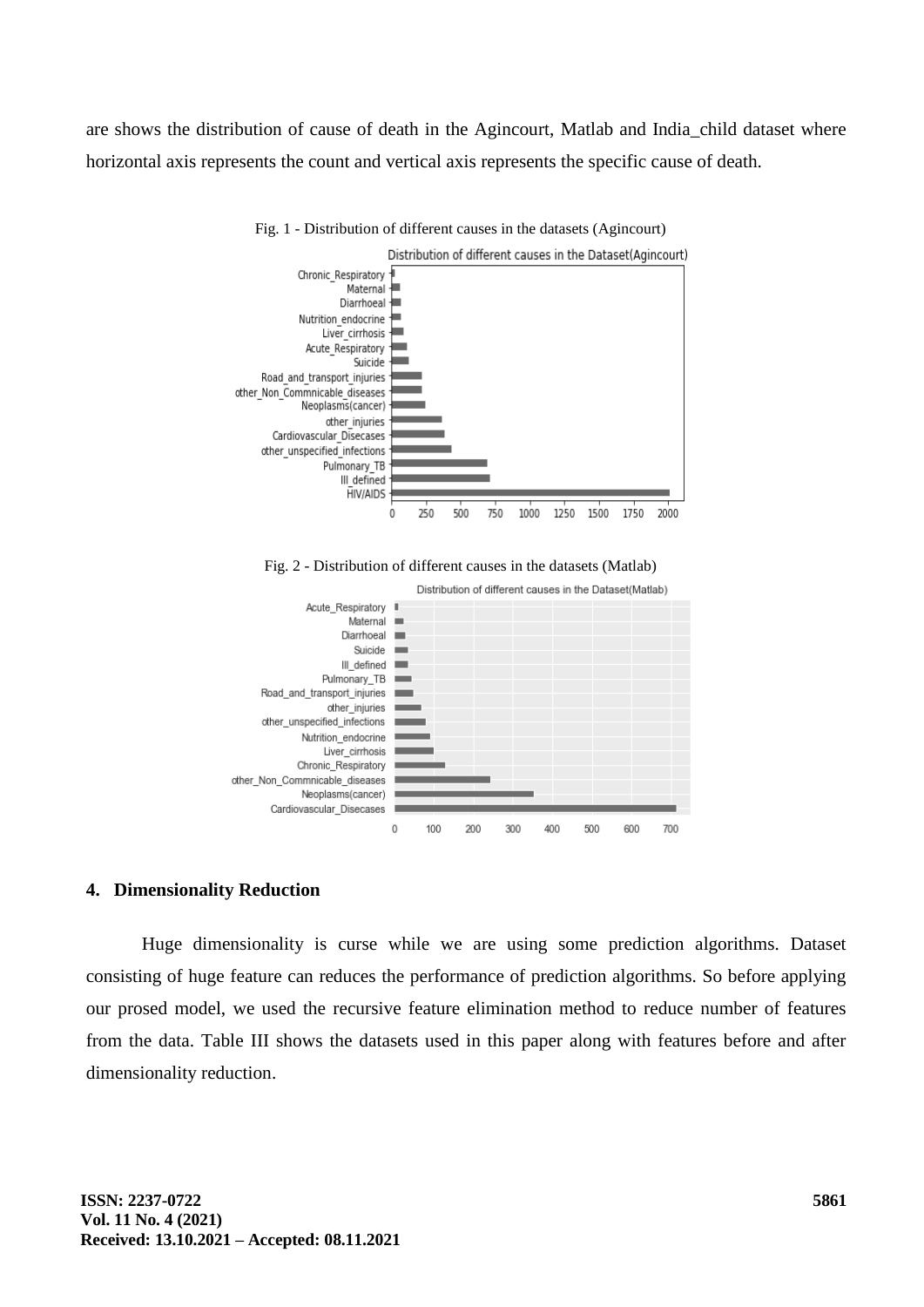## **4.1 Recursive Feature Elimination [14]**

This is a consequential method for culling the consequential features from the datasets. This method propagates as it is facilely configurable. While configuring this method requires how many numbers of consequential features required and cull of the algorithm. Performance of this algorithm entirely depends on these hyper-parameters. This method can be useful in both classification and regression algorithms. This algorithm utilizes the wrapper type technique to extract the features from the pristine dataset. Wrapper means, this algorithm takes the advantage of another machine learning algorithm for feature selection. In this experiment we used AdaBoostRegressor as wrapper algorithm.

Recursive Feature Extraction Algorithm [16]

| 1. Tune/train the model on the training set utilizing all P presagers      |  |
|----------------------------------------------------------------------------|--|
| 2 Calculate model performance                                              |  |
| 3 Calculate variable consequentiality or rankings                          |  |
| 4 for each subset size $S_i$ i=1,2,S do                                    |  |
| 5 Keep the S <sub>i</sub> most consequential variables                     |  |
| 6 [Optional] Pre-process the data                                          |  |
| 7 Tune/train the model on the training set utilizing $S_i$ soothsayers     |  |
| 8 Calculate model performance                                              |  |
| 9 [Optional] Recalculate the rankings for each prognosticator              |  |
| $10$ end                                                                   |  |
| 11 Calculate the performance profile over the $S_i$                        |  |
| 12 Determine the felicitous number of soothsayers (i.e. the S <sub>i</sub> |  |
| associated with the best performance)                                      |  |
| 13 Fit the final model predicated on the optimal S                         |  |
|                                                                            |  |

| TABLE III - (Number of features left after RFE) |
|-------------------------------------------------|
|-------------------------------------------------|

| S.no                    | <b>Dataset Name</b>                    | N <sub>0</sub> | <b>No of Columns after RFE</b> |
|-------------------------|----------------------------------------|----------------|--------------------------------|
|                         |                                        | <b>Of</b>      |                                |
|                         |                                        | <b>Columns</b> |                                |
|                         | Agincourt                              | 90             | 65                             |
| 2                       | Matlab                                 | 215            | 181                            |
| 3                       | PHMRC_IHME_allSites_Adult_12-69yrs     | 225            | 151                            |
| $\overline{\mathbf{4}}$ | PHMRC_IHME_India_Adult_12-69yrs        | 225            | 151                            |
| 5                       | PHMRC_IHME_allSites_Child_28days-11yrs | 135            | 101                            |
| 6                       | PHMRC_IHME_India_Child_28days-11yrs    | 135            | 101                            |

TABLE III describes the truncation in number of features.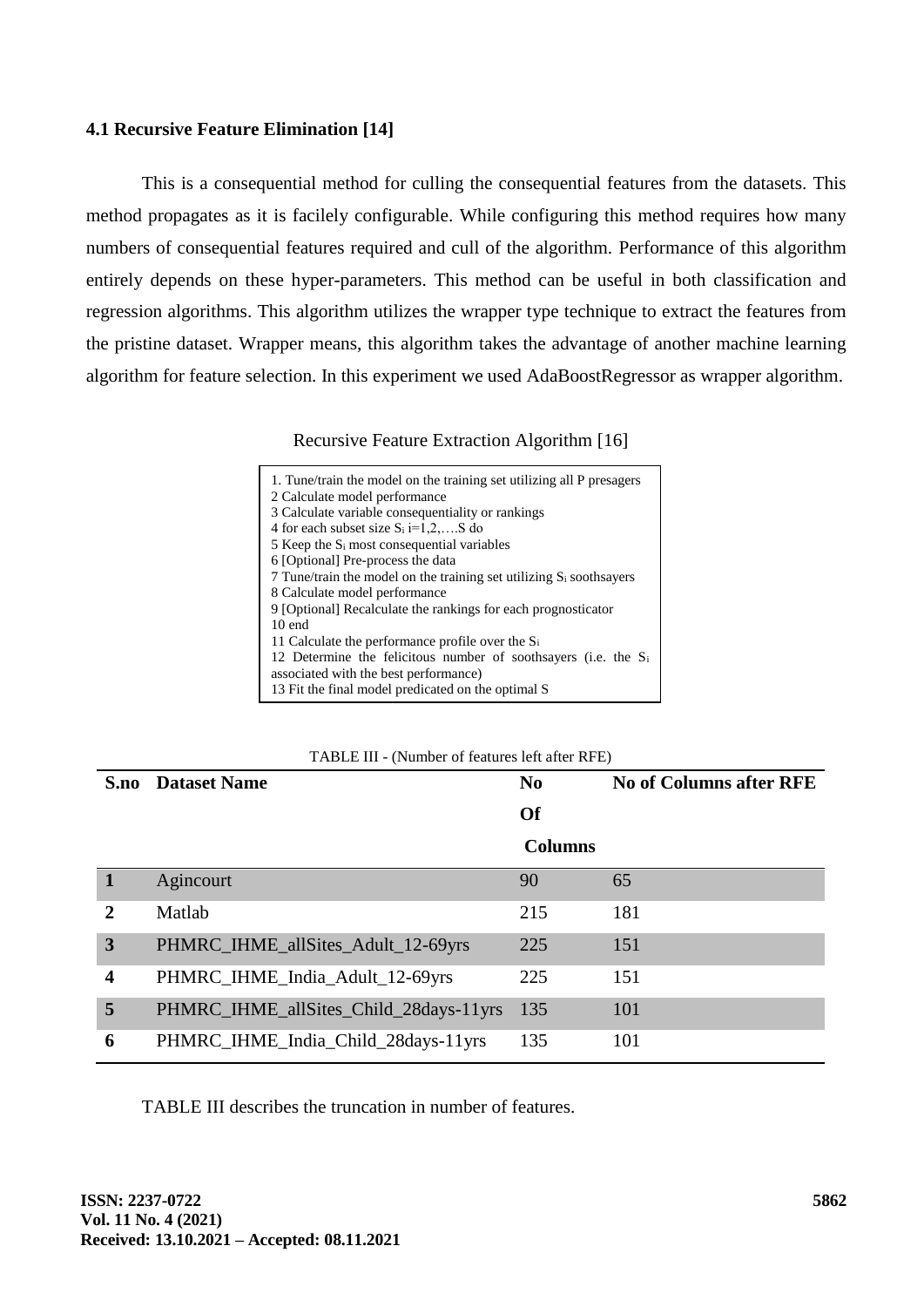This algorithm initially commences with all the features in the dataset and recursively eliminates the less paramount features while retaining the paramount features.

## **5. Related Work**

The verbal Autopsy dataset consisting of m number of symptoms, n number of deaths; and certain number of causes of death. If the symptom is responsible for cause of death of person, then corresponding entry in the table is marked against  $\{s_1, s_2, ..., s_m\}$ . if the symptom is present in the cause of death of person, then it is marked as 1 or else if the symptom is absent then it is marked as 0 as shown in the Table II. From the Table II  $\{c_1, c_2 ... c_L\}$  represents the set of cause of deaths.

| $\int$ deaths/sympoms $s_1$ $s_2$ |  |          | $s_{m-1}$ | $S_m$ | Cause <sub>1</sub> |  |
|-----------------------------------|--|----------|-----------|-------|--------------------|--|
|                                   |  | $\cdots$ |           |       | $\mathcal{C}$      |  |
| a <sub>2</sub>                    |  |          |           |       |                    |  |
|                                   |  |          |           |       |                    |  |
| $d_{n-2}$                         |  |          |           |       |                    |  |
| $d_{n-1}$                         |  | $\cdots$ |           | U     |                    |  |
| $a_n$                             |  |          |           |       |                    |  |

#### **5.1 Tariff [4]**

Tariff methods usually depends on the number of symptoms present in the cause of death and its corresponding pattern of score. It computes the tariff score for each cause of death. Tariff score is calculated for cause of death, the cause of death which scores the highest among other is actual cause of death of person.

$$
Tariff_{ij} = \frac{v_{ij} - Median(v_{ij})}{\text{Interquartile Range } v_{ij}}\tag{2}
$$

Tariff ij is representing the value computed for i<sup>th</sup> cause of death for j<sup>th</sup> symptom,  $v_{ij}$  part of Verbal Autopsy represents the response for i<sup>th</sup> cause for j<sup>th</sup> symptom. Median ( $v_{ij}$ ) represents the median part of all positive responses from the i<sup>th</sup> cause of death for j<sup>th</sup> symptom. The mean of all cause of death where we get the positive responses was computed by taking the interquartile Range across all positive responses  $v_{ij}$ .

$$
Tariff Score_{kj} = \sum_{j=1}^{m} Tariff_{ij}\vartheta_{jk}
$$
\n(3)

From the equation 2 we are integrating all specific cause of death and corresponding Tariff values computed from the equation 2 with positive responsive value for  $\theta_{ik}$ , where  $\theta_{ik}$  represents the j<sup>th</sup> symptom for k<sup>th</sup> death.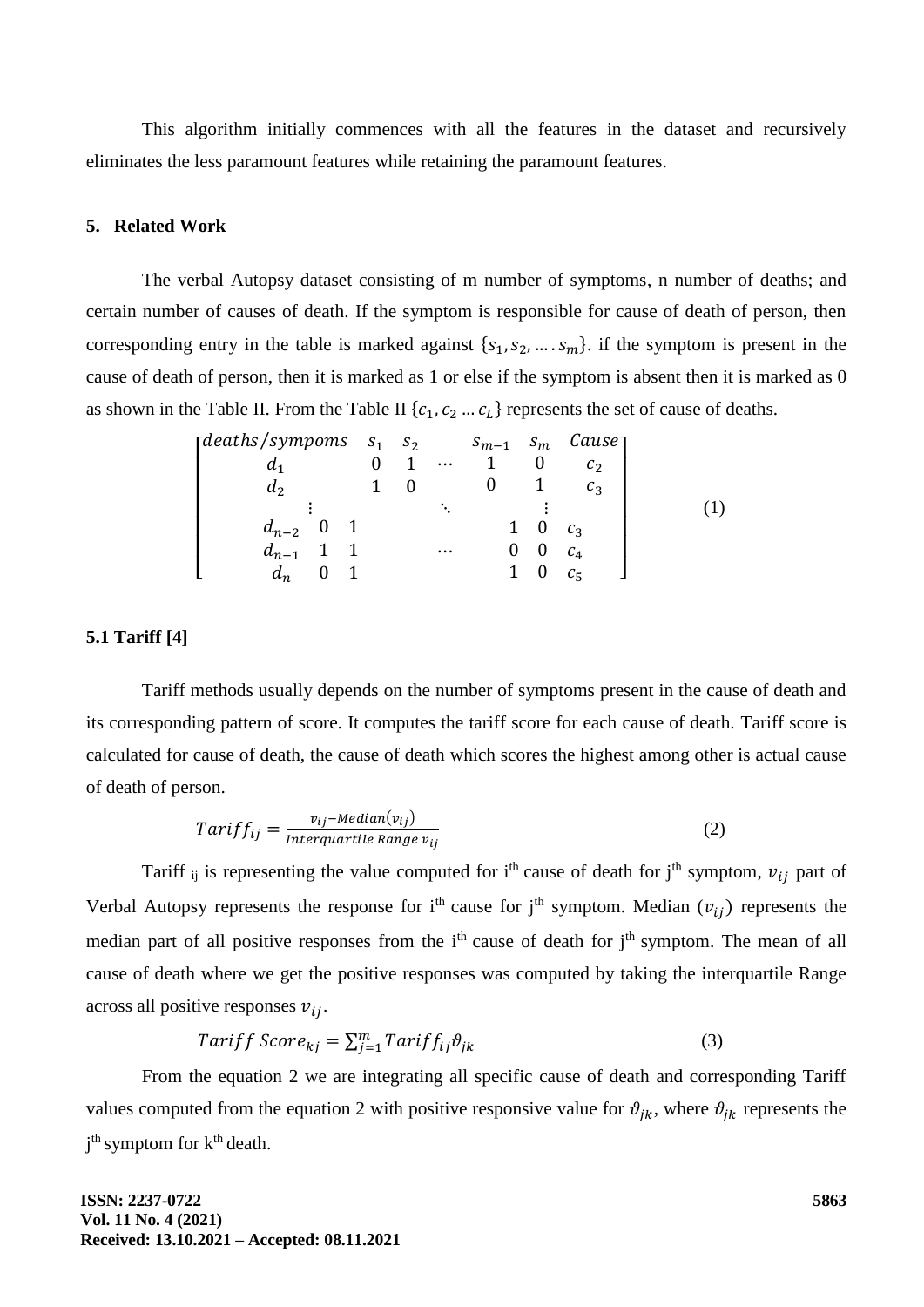# **5.2 InterVA-4 [5]**

Basically, it uses the Bayesian probabilistic modeling to the predict the exact cause of death for a particular human through the Verbal Autopsy data. Bayes theorem for detecting whether a particular event happens or not under unconditional probability. Bayes theorem was used in Verbal autopsy to detect the exact cause of death of particular person. From the Table II we can compute the total conditional probability of  $j<sup>th</sup>$  symptom over the  $i<sup>th</sup>$  cause of death is given by

$$
P(c_i|s_j) = \frac{P(s_j|c_i)P(c_i)}{\sum_{i=1}^{L} P(c_i)}
$$
\n(4)

# **5.3 In SilicoVA[6]**

In this model adopted a hierarchical Bayesian framework to estimate the individual cause of death of persons. Their assumption is that each symptom contributed equally and randomly towards the cause of death which follows the Bernoulli distribution. That is

$$
s_{ij}|y_i = c \sim Bernoulli(P(s_{ij}|y_i = c))
$$
\n<sup>(5)</sup>

 $P(s_{ii}|y_i = c)$  this expression represents the probability that the symptom s<sub>i</sub> is responsible for the given cause of death y<sup>i</sup> which is equal to c.

#### **6. Contribution Work**

#### **6.1 Methodology**

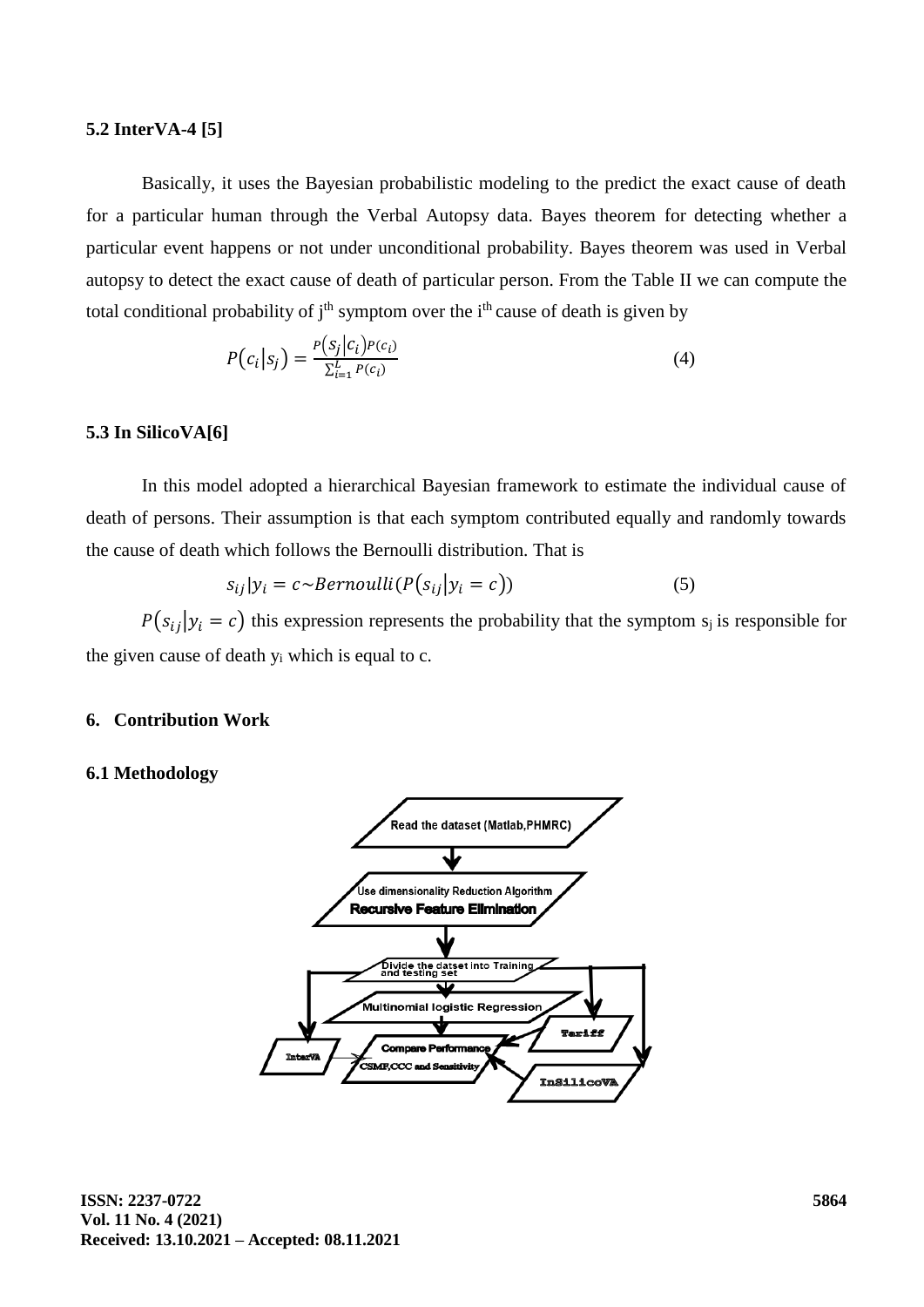- i) Collect and read the original datasets from the WHO (World health organization) and ICD (International Classification of disease).
- ii) Use the recursive feature elimination dimensionality reduction algorithm, so data is suitable for processing.
- iii) Divide the dataset into training set and test set for; training set is training the model and testing set is for validating and classification.
- iv) Multinomial logistic Regression, InterVa-4, InSilicoVA and Tariff methods were trained and testing based on proposed dataset.
- v) Compare the performance of these algorithm based on performance metrics like CSMF (Cause specific mortality factor), CCC (Chance corrected Concordance) and Sensitivity.

### **6.2 Multinomial Logistic Regression [15]**

Multinomial logistic regression is kindred to the logistic regression but differences in the dependent target attribute which have more than two classes. Multinomial logistic regression is a relegation technique which is an extension of mundane logistic regression to solve the multi class classification problems. This model usually predicts the probabilities associated with each class in a multi class classification problem.

Following the posits to be made afore applying the multinomial logistic regression.

- The dependent variable is either nominal or ordinal variable.
- The set of independent variables should be either perpetual or ordinal and nominal.
- The set of observations and dependent variables should be independent.

The solutions of multinomial logistic regression is done for K classes we construct K-1 logistic models. Example in our case of dataset Agincourt which has total 16 classes of cause of death for that we construct 15 logistic regression models. Let us consider a problem where dependent variable has 2 classes A and B. Table IV details the cause of deaths in the datasets. Then we take only one logistic regression model with probability of equation as,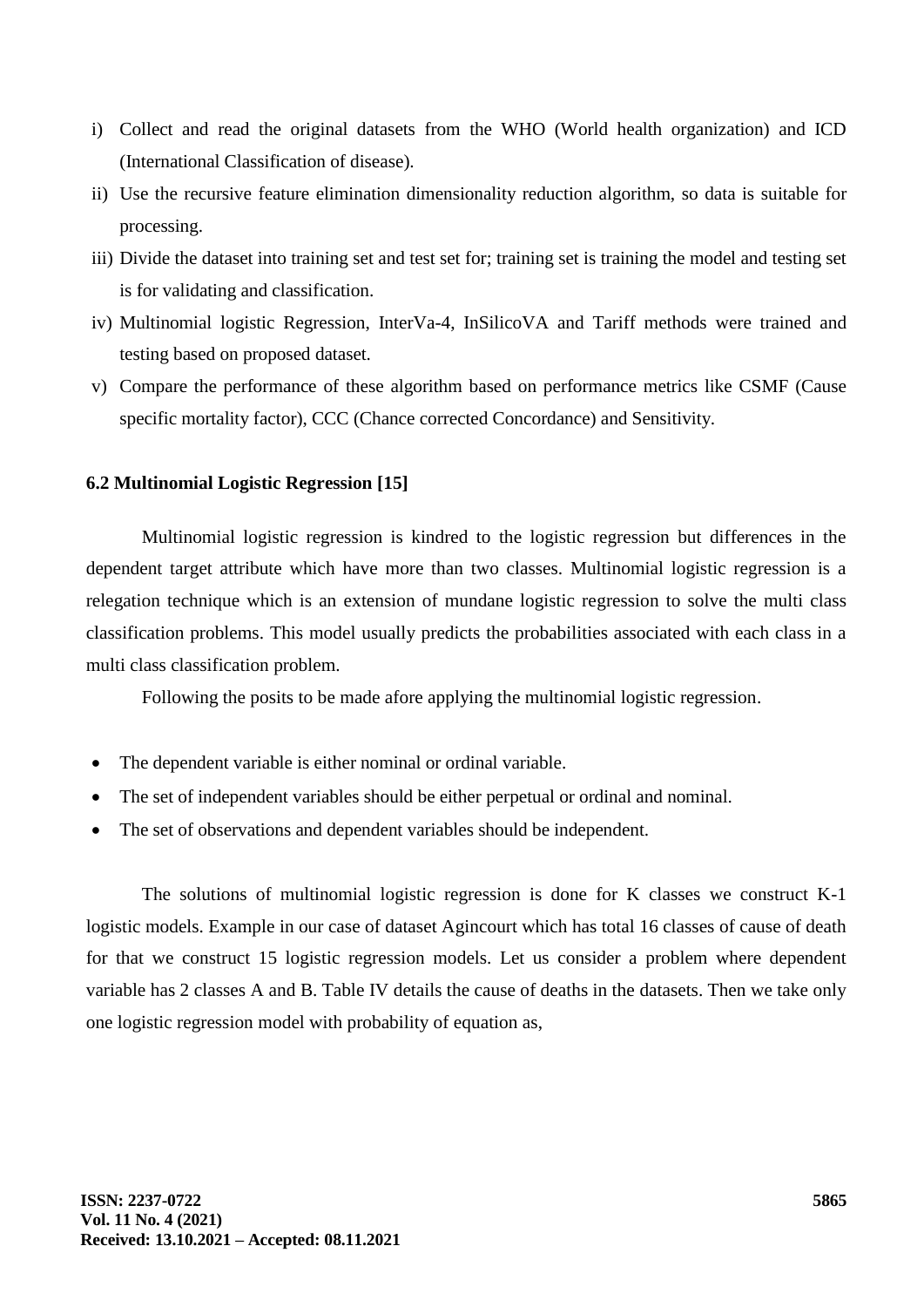| TABLE IV - (List of different Cause of deaths) |
|------------------------------------------------|
| <b>Cause</b>                                   |
| Acute_Respiratory:                             |
| Cardiovascular_Disecases:                      |
| Chronic_Respiratory:                           |
| Diarrhoeal:                                    |
| HIV/AIDS:                                      |
| Ill_defined:                                   |
| Liver_cirrhosis:                               |
| Maternal:                                      |
| Neoplasms(cancer):                             |
| Nutrition_endocrine:                           |
| Pulmonary_TB:                                  |
| Road_and_transport_injuries:                   |
| Suicide:                                       |
| other_Non_Commnicable_diseases:                |
| other_injuries:                                |
| other_unspecified_infections:                  |

$$
Log\left(\frac{p}{1-p}\right) = a + b_1 x_1 + b_2 x_2 \dots + b_n x_n
$$
 (6)

If the value of  $p>=0.5$  then the sample is classified as A or else B.

Lets us take the number of classes in Agincourt dataset from the Table IV. Here n represents the number of attributes in the dataset and  $x_1, x_2, ..., x_n$  are attributes.

$$
log\left(\frac{P(\text{Acute} \cdot \text{Respiratory})}{P(\text{other\_unspecified\_infections})}\right) = a_1 + b_1 x_1 + \cdots + b_n x_n \tag{7}
$$
  

$$
log\left(\frac{P(\text{Cardiovascular\_Disecases})}{P(\text{other\_unspecified\_infections})}\right) = a_2 + b_1 x_1 + \cdots + b_n x_n \tag{8}
$$

$$
log\left(\frac{P(\text{other\_injuries})}{P(\text{other\_unspecified\_infections})}\right) = a_{15} + b_1 x_1 + \dots + b_n x_n \tag{9}
$$

.

.

Now the equation 7 and 8 can be rewritten as

 $P(\text{Acute\_Respiratory}) = P(\text{other\_unspecified\_infections}) * \exp((a_1 + b_1 x_1 + \cdots b_n x_n))$  $(10)$ P(Cardiovascular\_Disecases) = P(other\_unspecified\_infections) \*  $\exp((a_2 + b_2x_1 + \cdots b_nx_n))$  (11)  $P(\text{other}\_\text{injuries}) = P(\text{other}\_\text{unspecified}\_\text{infections}) * \exp((a_{15} + b_2x_1 + \cdots b_nx_n))$ )) (12)

**ISSN: 2237-0722 Vol. 11 No. 4 (2021) Received: 13.10.2021 – Accepted: 08.11.2021**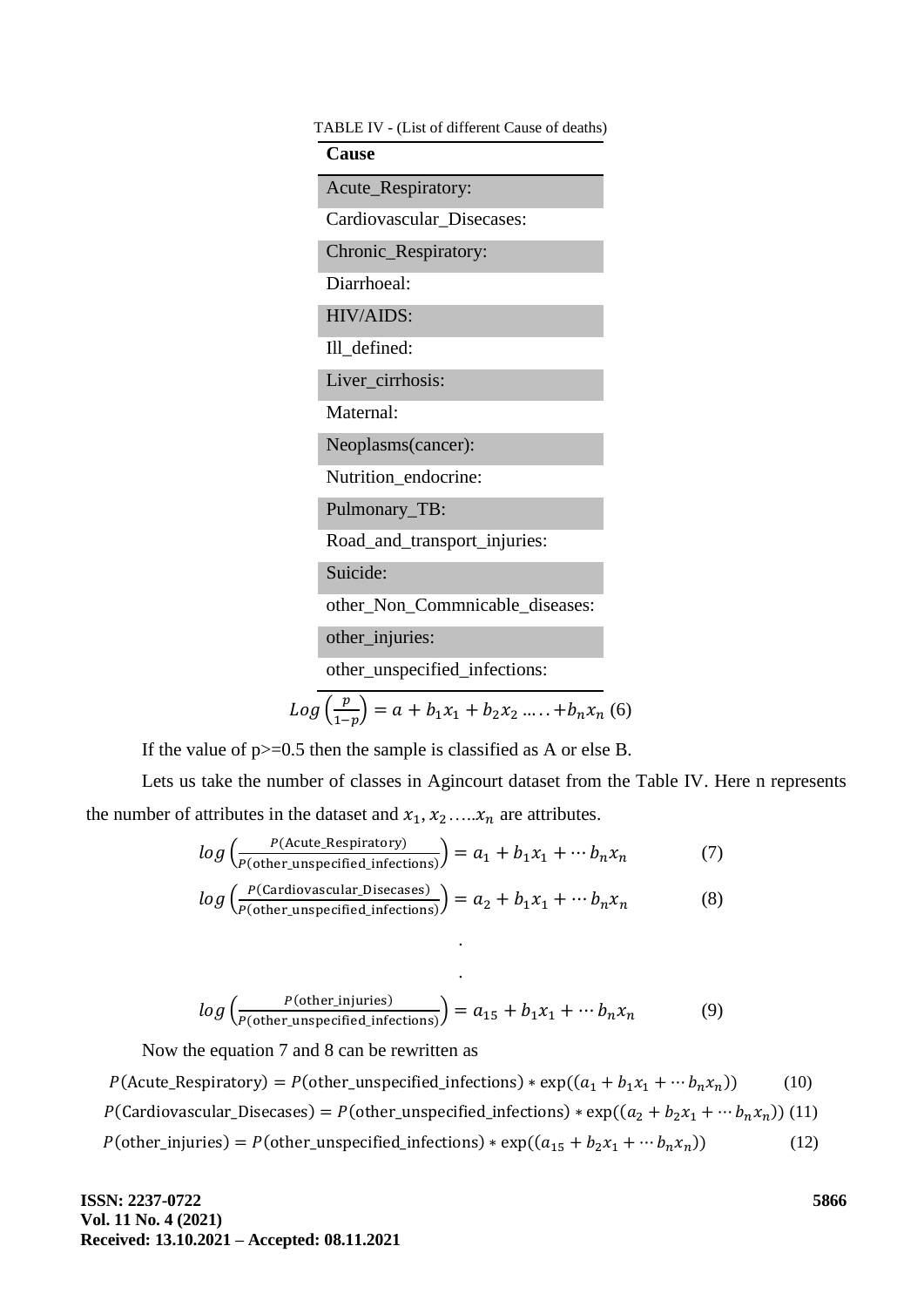Adding the equations 10,11 and 12 which and sum of probabilities equal to 1.

 $P$ (Acute Respiratory) +  $P$ (Cardiovascular Disecases) … …  $P$ (other injuries) = 1 (13) Then

 $P(\text{other\_unspecified\_infections}) * \exp((a_1 + b_1x_1 + \cdots + b_nx_n)) +$  $P(\text{other\_unspecified\_infections}) * \exp((a_2 + b_2 x_1 + \cdots b_n x_n)) +$ ..  $P(\text{other\_unspecified\_infections}) * \exp((a_{15} + b_2 x_1 + \cdots b_n x_n)) = 1$ (other\_unspecified\_infections)

$$
= \frac{1}{1 + (\exp((a_1 + b_1x_1 + \cdots + b_nx_n)) + \exp((a_2 + b_2x_1 + \cdots + b_nx_n)) + \cdots + \exp((a_1 + b_2x_1 + \cdots + b_nx_n)))}
$$
(14)

Once the probability of class Other\_Unspecified \_insfections is computed the remaining classes can obtained in the same manner.

## **7. Performance Metrics**

Performance of these Verbal Autopsy algorithms and their assessment was done through the metrics like Sensitivity, Chance corrected concordance and Cause specific mortality factor. Medico double optically incapacitated review was taken to from the coding. Here the datasets we divided into 80% training and 20% as testing. We quantified the performance at consummate level and individual level of cause of death.

#### **7.1 Sensitivity [13]**

It measures out of all positive values how many of them we have predicted as positive. This metric is useful to measure the how good a model can detect the positives. It also called as Recall.

$$
Sensitivity = \frac{TP}{TP+FN}
$$
 (15)

TP: True Positive and FN: False Negative.

#### **7.2 Chance Corrected Concordance (CCC)[13]**

This metric useful to enhance the comparison between different models and their assessment capacity under individual cause of death.

$$
CCC_j = \frac{\left(\frac{TP_j}{TP_j + FN_j}\right) - \left(\frac{1}{N}\right)}{1 - \left(\frac{1}{N}\right)}
$$
(16)

**ISSN: 2237-0722 Vol. 11 No. 4 (2021) Received: 13.10.2021 – Accepted: 08.11.2021**  **5867**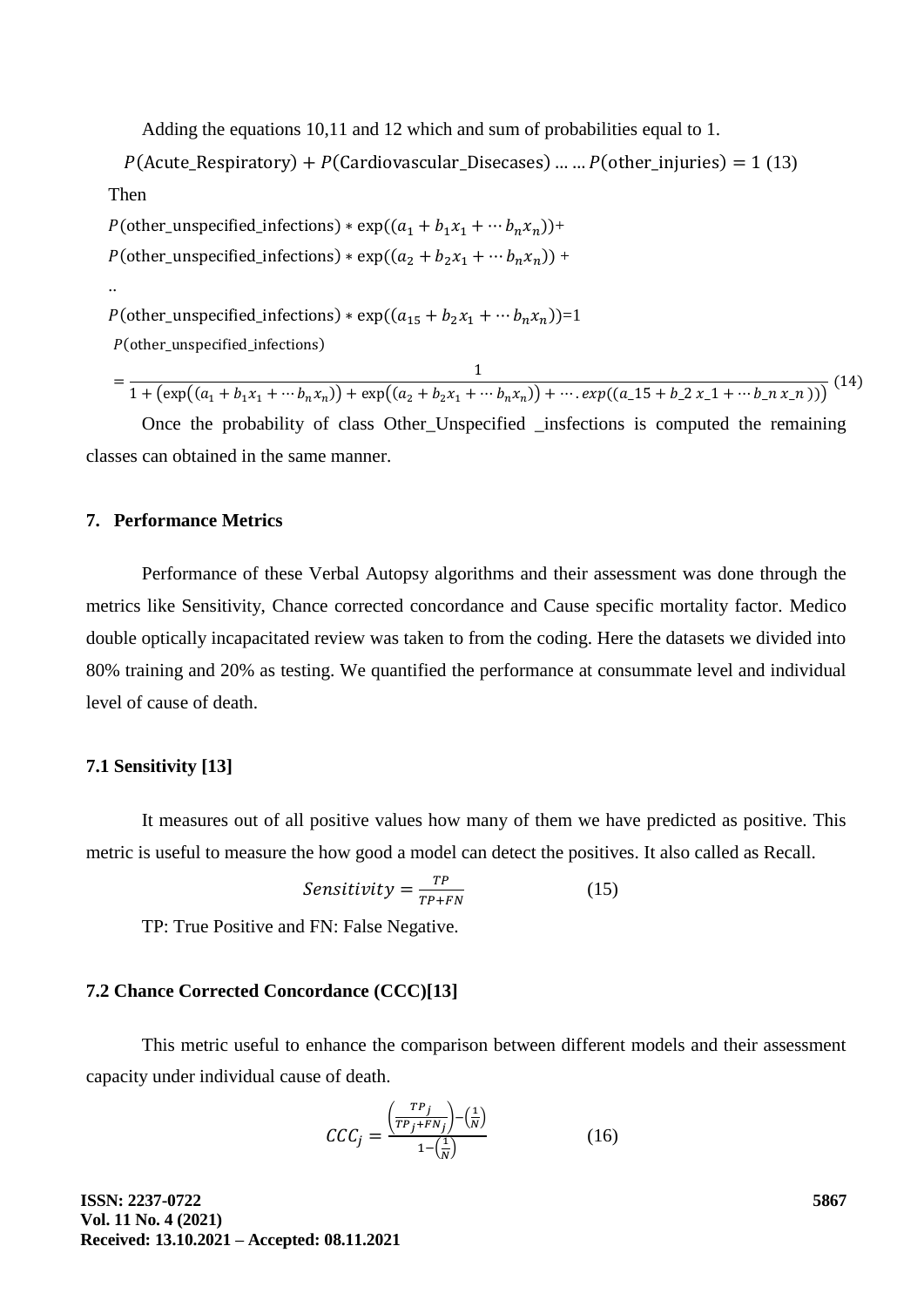N: Represents the total number of records.

j: Represents the specific cause of death.

This metric gives the negative value for the algorithm assessment when the number of cause of death minimized under 1/N value. The value of CCC is varies between 0 and 1. This metric is additionally serviceable to quantify the performance of different algorithms.

#### **7.3 Cause Specific Mortality Factor (CSMF) [13]**

Cause specific moratality factor will assess how closely and accurately the given algorithm will classify the given data and its cause of death.

$$
CSMF_{Accuracy} = 1 - \frac{\sum_{j=1}^{L} |CSMF_j^{True} - CSMF_j^{Pred}|}{2(1 - Min(CSMF_j^{True}))}
$$
\n(17)

From the expression-(17) we can compute the CSMF precision of different cause of death. We can derive the CSMF Precision by taking the distinction between authentic CSMF value and Soothsaid CSMF value of different cause of death of different models. In the equation (17) L represents the number of causes of death classes in the dependent or target attribute.

#### **8. Results and Discussion**

Proposed model with its corresponding CSMF and CCC values can be compared to the results of earlier models and studies. Table V shows the values of CSMF and CCC for various models with different datasets. It can be inferred from the table V is CSMF and CCC values of proposed model were higher compared with other models. Table V highlights the percentage of sensitivity at specific cause of death for various models with different datasets. Figure 3 is the graphical summary of various models and their corresponding CSMF and CCC values.

|              |                                  |                |                                       |                |                    | ັ          |                  |        |                |            |             |            |
|--------------|----------------------------------|----------------|---------------------------------------|----------------|--------------------|------------|------------------|--------|----------------|------------|-------------|------------|
|              | <b>ALL SITE</b><br><b>MATLAB</b> |                | <b>INDIA ADULT</b><br><b>ALL SITE</b> |                | <b>INDIA CHILD</b> |            | <b>Agincourt</b> |        |                |            |             |            |
|              |                                  |                | <b>ADULT</b>                          |                | <b>CHILD</b>       |            |                  |        |                |            |             |            |
|              | <b>CSMF</b>                      | CCC            | <b>CSMF</b>                           | <b>CCC</b>     | <b>CSMF</b>        | <b>CCC</b> | <b>CSMF</b>      | CCC    | <b>CSMF</b>    | <b>CCC</b> | <b>CSMF</b> | <b>CCC</b> |
| Logistic Reg | 0.8768                           | 0.4860         | 0.7636                                | 0.4907         | 0.8547             | 0.4756     | 0.8504           | 0.4762 | 0.8883         | 0.4040     | 0.7560      | 0.5110     |
|              | 8                                |                | 2                                     | $\overline{c}$ | π                  |            | 9                |        |                | 8          | 3           | 7          |
| Insilico     | 0.6279                           | 0.2844         | 0.7370                                | 0.3815         | 0.8030             | 0.2834     | 0.7638           | 0.3458 | 0.8469         | 0.3178     | 0.6066      | 0.3958     |
|              |                                  |                | $\overline{2}$                        | $\overline{4}$ | $\overline{2}$     | 8          | $\overline{7}$   | 6      | 3              |            | 5           |            |
| Interval     | 0.6967                           | 0.3186         | 0.6661                                | 0.2897         | 0.6726             | 0.2379     | 0.8190           | 0.2922 | 0.8150         | 0.3513     | 0.7579      | 0.2856     |
|              | 6                                | 8              |                                       | 3              | 8                  | 3          |                  |        | 8              | 6          |             |            |
| Tariff       | 0.6384                           | 0.4186         | 0.7638                                | 0.4692         | 0.7899             | 0.4675     | 0.7772           | 0.4101 | 0.7717         | 0.3661     | 0.6658      | 0.4059     |
|              | 6                                | $\overline{2}$ | 6                                     |                | $\overline{2}$     |            | 3                | 9      | $\overline{4}$ | 8          |             |            |

TABLE V - (CSMF and CCC values for various algorithms)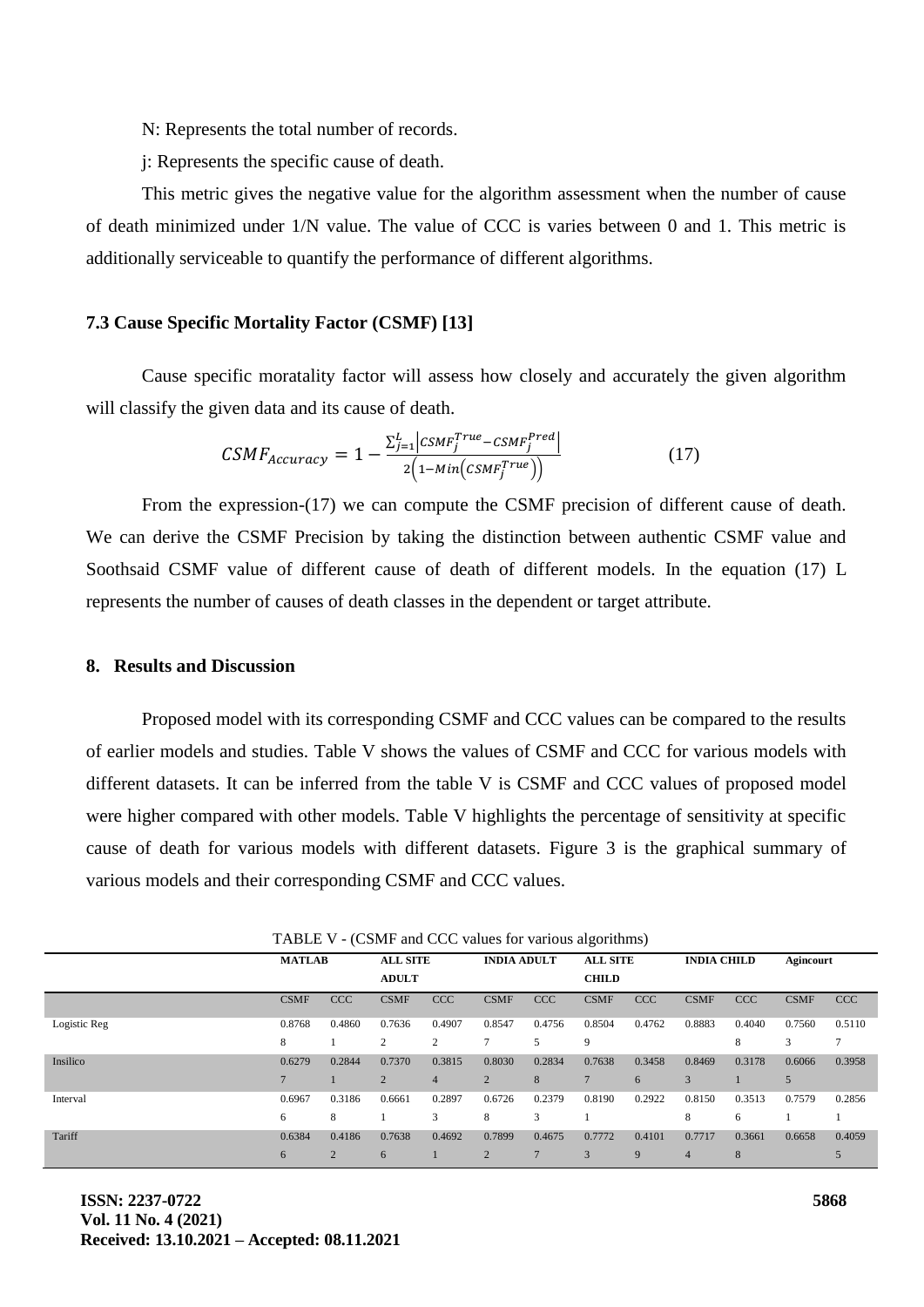| <b>Cause</b>                                    | Logistic         | Logistic         | Logistic        | Logistic        | Physici      | Tari           | <b>InterVA</b>   | InsilicoV    |
|-------------------------------------------------|------------------|------------------|-----------------|-----------------|--------------|----------------|------------------|--------------|
|                                                 | <b>Regressio</b> |                  | <b>Regressi</b> | <b>Regressi</b> | an           | ff             | $-4$             | $\mathbf{A}$ |
|                                                 | $\mathbf{n}$     | <b>Regressio</b> | on              | on              |              |                |                  |              |
|                                                 | (Agincou         | $\mathbf n$      | (ALL)           | (ALL)           |              |                |                  |              |
|                                                 | rt)              | (MATLA           | <b>ADULT</b> )  | <b>CHILD</b> )  |              |                |                  |              |
|                                                 |                  | $\bf{B}$         |                 |                 |              |                |                  |              |
| <b>Acute_Respiratory</b> 47.7<br>$\ddot{\cdot}$ |                  | 50               | 27.2            | 46.80           | 1.9          | 44.3           | 36.1             | 53.1         |
| Cardiovascular_                                 | 42.7             | 61.7             | 53.5            | 25              | 6.5          | 24.7           | 13.7             | 14.8         |
| Disecases:                                      |                  |                  |                 |                 |              |                |                  |              |
| <b>Chronic_Respirat</b>                         | 60               | 68.9             | 69.2            | 53.8            | 0.5          | 30.8           | 43.3             | 35.8         |
| ory:                                            |                  |                  |                 |                 |              |                |                  |              |
| Diarrhoeal:                                     | 54.6             | 40               | 33.3            | NA              | 1.1          | 39.8           | 34.7             | 31.2         |
| <b>HIV/AIDS:</b>                                | 44.9             | NA               | NA              | NA              | 34.5         | 21.4           | 74.5             | 29.3         |
| Ill_defined:                                    | 19.6             | $\overline{0}$   | NA              | 33.3            | 12.2         | 3 <sup>1</sup> | $\boldsymbol{0}$ | 29.7         |
| Liver_cirrhosis:                                | 57.2             | 41.7             | 59.0            | <b>NA</b>       | 1.5          | 50             | 50.7             | 41.4         |
| <b>Maternal:</b>                                | 100              | 40               | 80.9            | NA              | $\mathbf{1}$ | 60.3           | 29.2             | 52.1         |
| <b>Neoplasms</b><br>(cancer):                   | 40.9             | 71.4             | 75              | 80              | 4.2          | 24.6           | 28.1             | 26.2         |
| Nutrition_endocri                               | 69.3             | 42               | NA              | NA              | 1.2          | 69.3           | 25.8             | 32.8         |
| ne:                                             |                  |                  |                 |                 |              |                |                  |              |
| <b>Pulmonary_TB:</b>                            | 63.7             | 75               | 48.5            | NA              | 11.8         | 53.3           | 59.9             | 60.9         |
| Road_and_transp                                 | 85.2             | 100              | 68.9            | 88.8            | 3.8          | 80.8           | 78.4             | 81.5         |
| ort                                             |                  |                  |                 |                 |              |                |                  |              |
| _injuries:                                      |                  |                  |                 |                 |              |                |                  |              |
| Suicide:                                        | 56.6             | 83               | 60              | NA              | 2.1          | 14             | 21.9             | 79.8         |
| other_Non_                                      | 31.9             | 23.9             | 16.5            | 24.2            | 3.8          | 19.6           | 9.9              | 18.5         |
| Commnicable                                     |                  |                  |                 |                 |              |                |                  |              |
| _diseases:                                      |                  |                  |                 |                 |              |                |                  |              |
| other_injuries:                                 | 59.1             | 72.9             | 56.0            | 90.5            | 6.3          | 41             | 64.7             | 52.7         |
| other_unspecified                               | 34.1             | 9.09             | 40.3            | 38.2716         | 7.4          | 7.2            | 12.5             | 11.4         |
| _infections:                                    |                  |                  |                 |                 |              |                |                  |              |

TABLE V1 - (% Sensitivity for the cause of deaths in various datset models)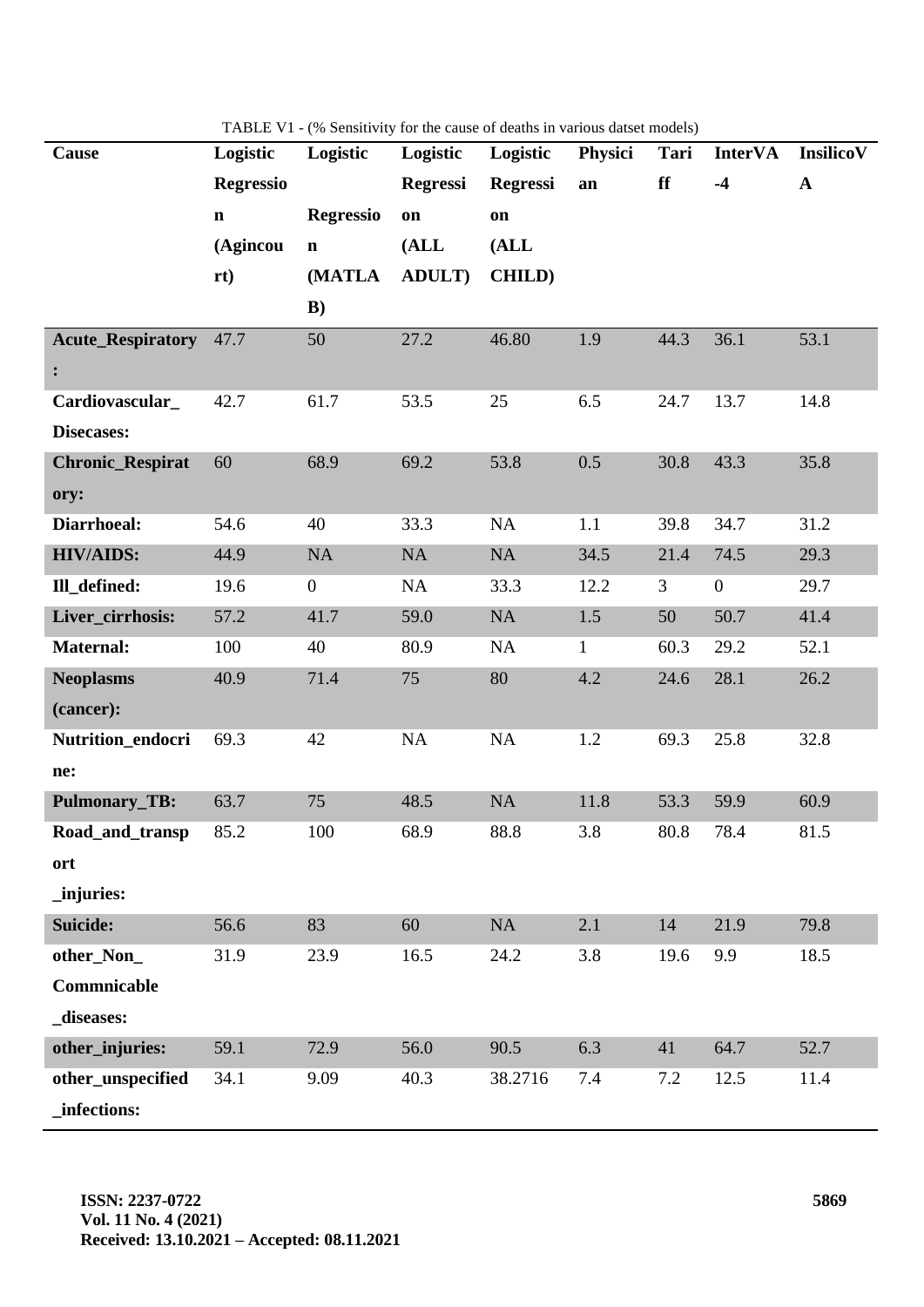



Over all, this study provides enough evidence and support for the validity of proposed mode. Results obtained by proposed model are consistent with our findings.

#### **9. Conclusion**

Automatic Verbal Autopsy is a process of identifying the categorical cause of death by utilizing computer implements and automatic algorithms on Verbal Autopsy data. In generally most of deaths of people transpire at home rather than hospital. Medico predicated autopsy is time consuming and costly process. In this paper we proposed Multinomial logistic regression predicated relegation algorithm to relegate the cause of death. We used Tariff, interval-4 and InSilicoVA anterior methods to compare with our proposed model, categorical metrics like CSMF and CCC are acclimated to compare the performance these algorithms. The evidence from the study and results suggested that proposed model is far better than the anterior models. For further study, we apply incipient methodology and model to enhancing the quality of results.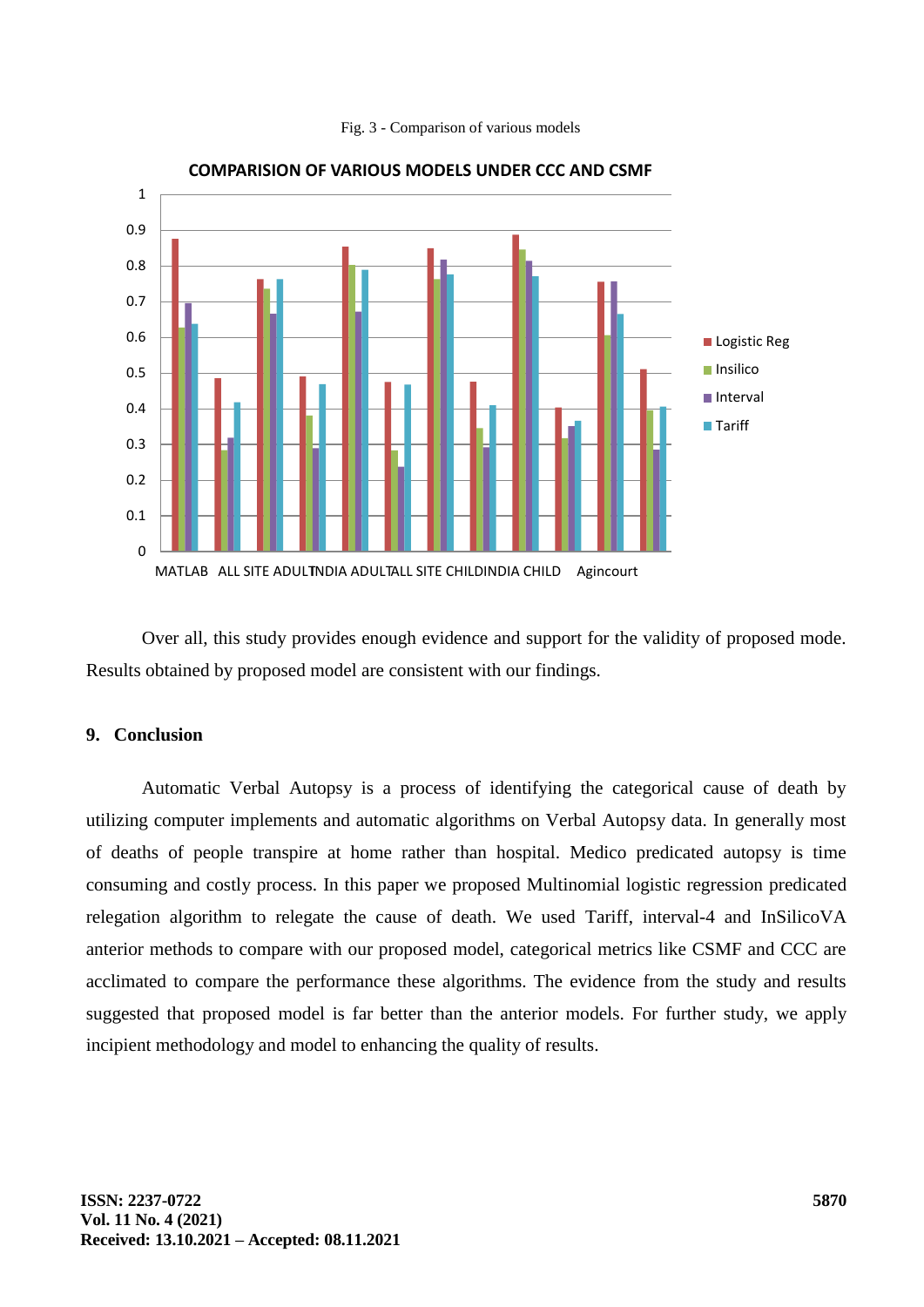# **References**

P. Jha, "Reliable direct measurement of causes of death in low-and middle-income countries," *BMC Med*, vol. 12, no. 1, p. 19, Dec. 2014, doi: 10.1186/1741-7015-12-19.

P. W. Setel *et al.*, "Sample registration of vital events with verbal autopsy: a renewed commitment to measuring and monitoring vital statistics," *Bulletin of the World Health Organization*, p. 7, 2005.

E. Fottrell and P. Byass, "Verbal Autopsy: Methods in Transition," *Epidemiologic Reviews*, vol. 32, no. 1, pp. 38–55, Apr. 2010, doi: 10.1093/epirev/mxq003.

S.L. James, A.D. Flaxman, and C.J. Murray, "Performance of the Tariff Method: validation of a simple additive algorithm for analysis of verbal autopsies," *Popul Health Metrics*, vol. 9, no. 1, p. 31, Dec. 2011, doi: 10.1186/1478-7954-9-31.

P. Byass *et al.*, "Strengthening standardised interpretation of verbal autopsy data: the new InterVA-4 tool," *Global Health Action*, vol. 5, no. 1, p. 19281, Dec. 2012, doi: 10.3402/gha.v5i0.19281.

T.H. McCormick, Z.R. Li, C. Calvert, A.C. Crampin, K. Kahn, and S.J. Clark, "Probabilistic Cause-of-Death Assignment Using Verbal Autopsies," *Journal of the American Statistical Association*, vol. 111, no. 515, pp. 1036–1049, Jul. 2016, doi: 10.1080/01621459.2016.1152191.

A.D. Flaxman, A. Vahdatpour, S. Green, S.L. James, and C.J. Murray, "Random forests for verbal autopsy analysis: multisite validation study using clinical diagnostic gold standards," *Popul Health Metrics*, vol. 9, no. 1, p. 29, Dec. 2011, doi: 10.1186/1478-7954-9-29.

G. King and Y. Lu, "Verbal Autopsy Methods with Multiple Causes of Death," *Statist. Sci.*, vol. 23, no. 1, Feb. 2008, doi: 10.1214/07-STS247.

P. Miasnikof *et al.*, "Naive Bayes classifiers for verbal autopsies: comparison to physician-based classification for 21,000 child and adult deaths," *BMC Med*, vol. 13, no. 1, p. 286, Dec. 2015, doi: 10.1186/s12916-015-0521-2.

C. J. Murray *et al.*, "Using verbal autopsy to measure causes of death: the comparative performance of existing methods," *BMC Med*, vol. 12, no. 1, p. 5, Dec. 2014, doi: 10.1186/1741-7015-12-5.

P. Byass, Dao Lan Huong, and Hoang Van Minh, "A probabilistic approach to interpreting verbal autopsies: methodology and preliminary validation in Vietnam," *Scand J Public Health*, vol. 31, no. 62\_suppl, pp. 32–37, Dec. 2003, doi: 10.1080/14034950310015086.

P. Serina *et al.*, "Improving performance of the Tariff Method for assigning causes of death to verbal autopsies," *BMC Med*, vol. 13, no. 1, p. 291, Dec. 2015, doi: 10.1186/s12916-015-0527-9.

S.S. Murtaza, P. Kolpak, A. Bener, and P. Jha, "Automated verbal autopsy classification: using one-against-all ensemble method and Naïve Bayes classifier," *Gates Open Res*, vol. 2, p. 63, Jan. 2019, doi: 10.12688/gatesopenres.12891.2.

I. Guyon, J. Weston, S. Barnhill, and V. Vapnik, "gene selection for cancer classification using support vector machines," *Machine Learning*, vol. 46, no. 1/3, pp. 389–422, 2002, doi: 10.1023/A:1012487302797.

J. M. Hilbe, *Logistic Regression Models.* Hoboken: CRC Press, 2009.

M. Kuhn and K. Johnson, *Applied predictive modeling*. New York: Springer, 2013.